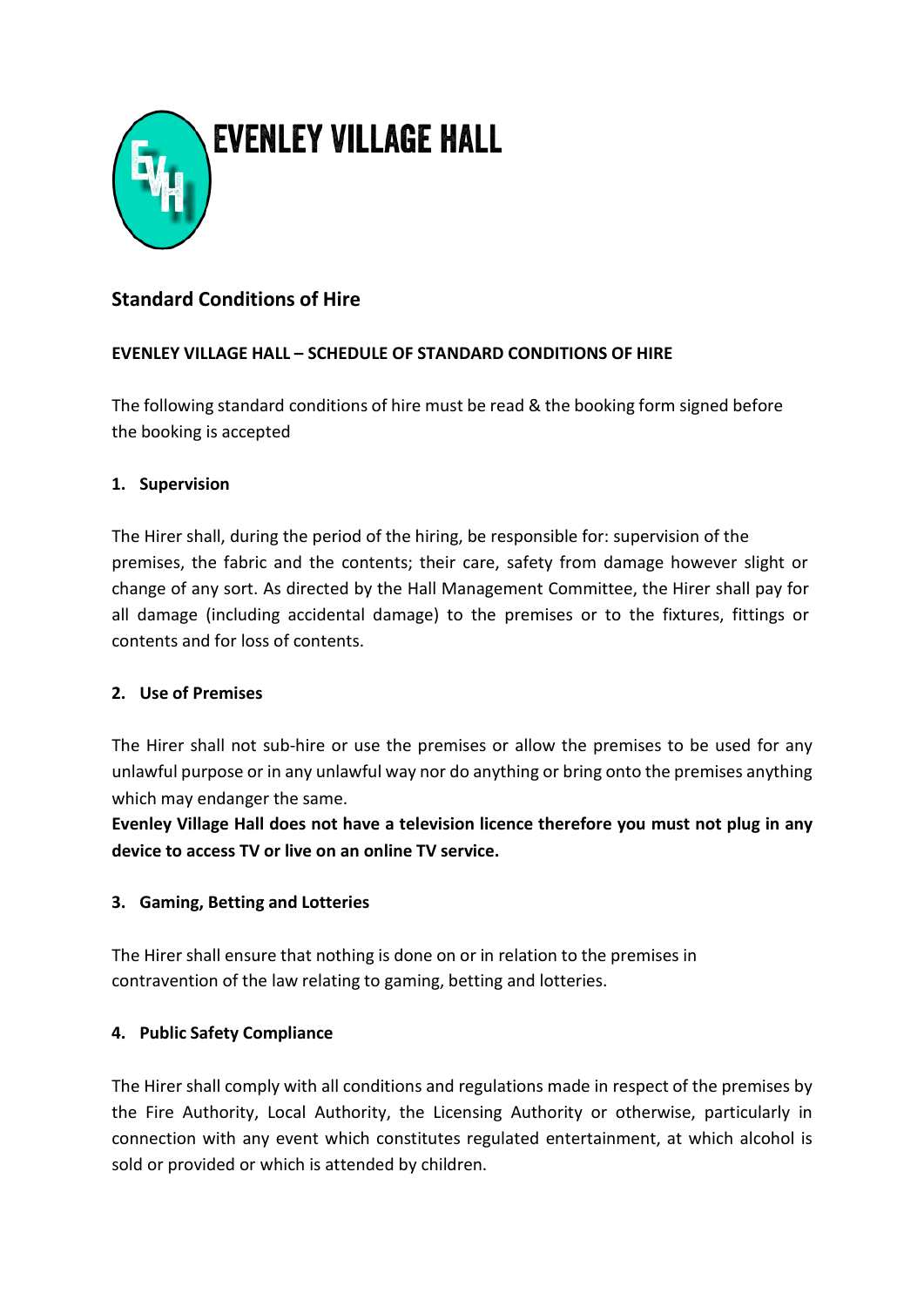(a) Before the Hall is occupied, The Hirer must check and familiarise themselves with the Fire Action points below and inform their guests accordingly

In the event of a fire, the village hall should be evacuated in an orderly manner using the appropriate exits and the Fire Brigade call by dialling **999**

The location and use of fire equipment are as detailed on the plan and at both entry/exit points to Evenley Village Hall



Escape routes are, and must be kept clear All fire exits to be kept clear from obstruction & impediments Method of escape door fastenings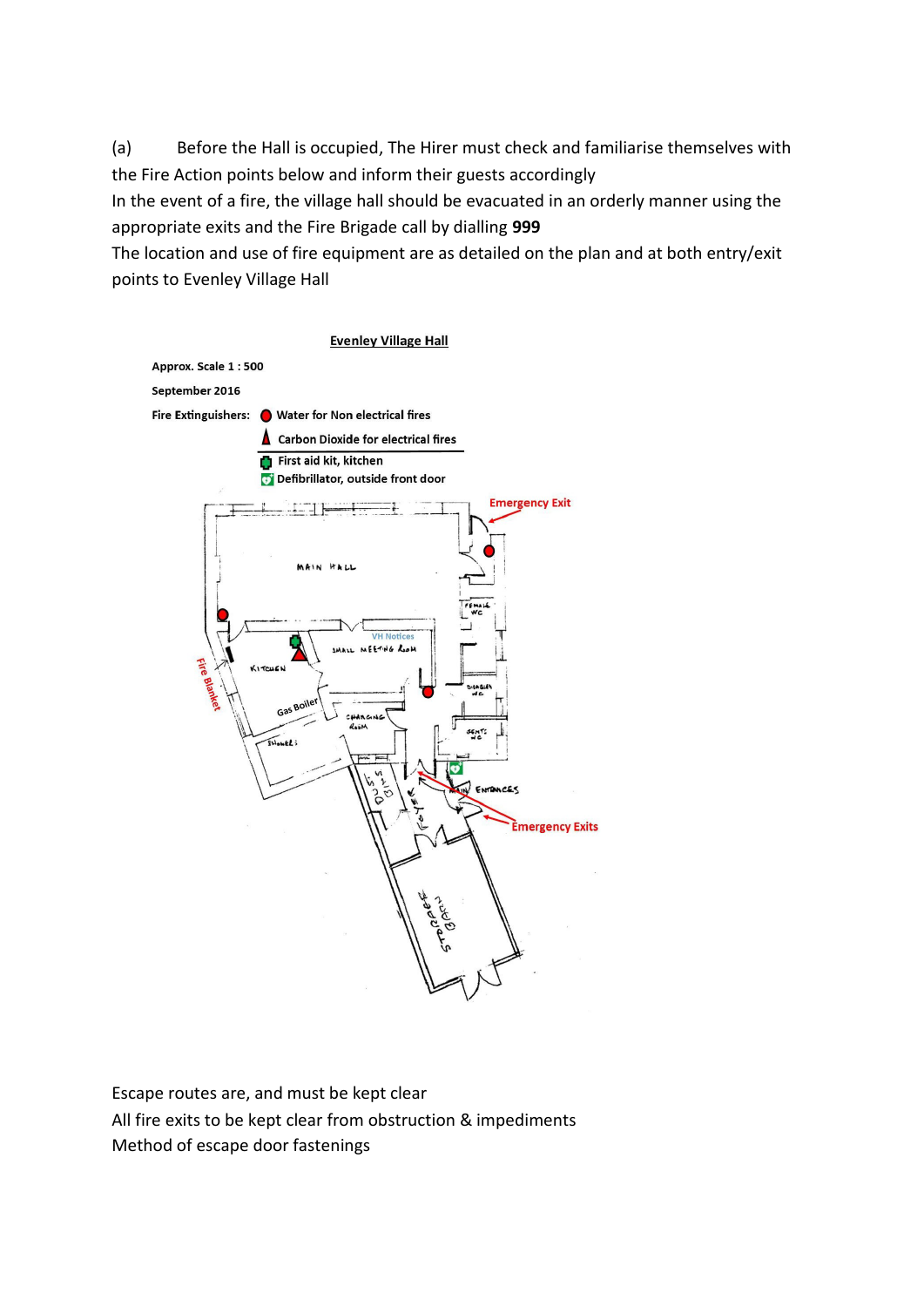Appreciation of the importance of any fire doors and of closing all fire doors at the time of a fire

Assembly point EVH Car Park

(b) In the event of a fire however slight, details should be given to the Hall Booking Manager

## **5. Health and Hygiene**.

The hirer shall, if providing, serving or selling food, observe all relevant food health and hygiene legislation and regulations.

**Evenley Village Hall does not have a licence for food preparation; only for heating and serving.**

## **6. Electrical Appliance Safety**

The Hirer shall ensure that any electrical appliances brought by them to the premises and used there shall be safe, in good working order, and used in a safe manner in accordance with the Electricity at Work Regulations 1989.

## **7. Indemnity**

(a) The Hirer shall indemnify and keep indemnified each member of the Village Hall management committee and the Village Hall's employees, volunteers, agents and invitees against (1) the cost of repair of any damage done to any part of the premises including the curtilage thereof or the contents of the premises (2) all claims, losses, damages and costs in respect of damage or loss of property or injury to persons arising as a result of the use of the premises (including the storage of equipment) by the Hirer, and (3) all claims, losses, damages and costs suffered or incurred as a result of any nuisance caused to a third party as a result of the use of the premises by the Hirer.

(b) The Hirer may wish to take out adequate insurance to insure the Hirer and members of the Hirer's organisation and invitees against the Hirer's liability under paragraph 7(a).

(c) The Village Hall Management Committee is insured against any claims arising out of its **own** negligence.

#### **8. Accidents and Dangerous Occurrences**

The Hirer must report all accidents involving injury to the public to a member of the Village Hall management committee **as soon as** possible and complete the relevant section in the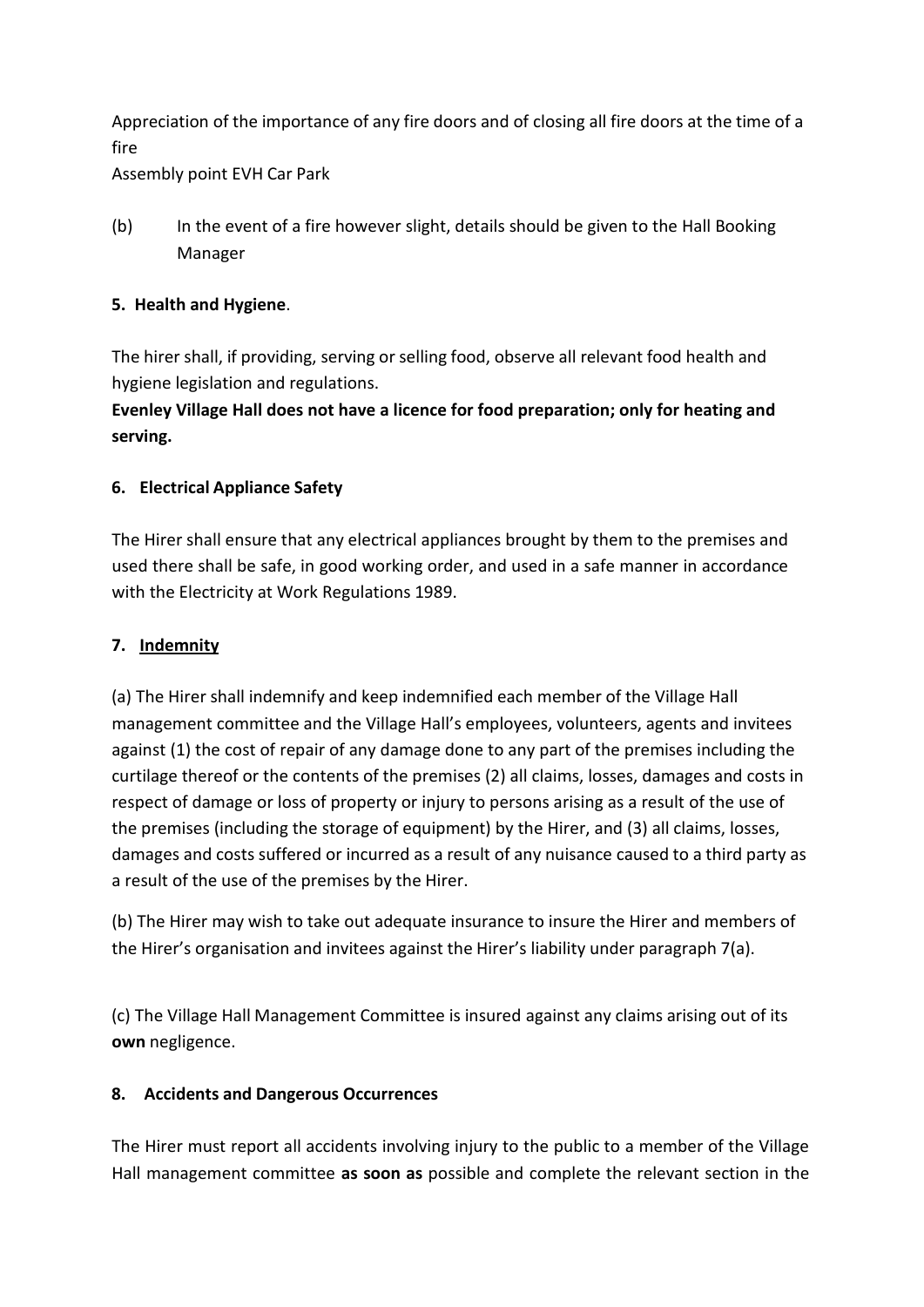Village Hall's accident book which can be found on a table in the inner hall along with some hand sanitiser. Any failure of equipment belonging to the Village Hall or brought in by the Hirer must also be reported **as soon as possible**. Certain types of accident or injury must be reported on a special form to the local authority. The Hall Safety Officer will give assistance in completing this form. This is in accordance with the Reporting of Injuries, Diseases and Dangerous Occurrences Regulations 1995 (RIDDOR). Should the first aid box be needed it can be found on a table in the inner hall along with some hand sanitiser. The current Health & Safety Officer is Eric Millard and can be contacted at (01280) 705278.

## **9. Explosives and Flammable Substances**

The hirer shall ensure that:

- (a) Highly flammable substances are not brought into, or used in any part of the premises and that
- (b) No internal decorations of a combustible nature (e.g. polystyrene, cotton wool) shall be erected without the consent of the management committee. No decorations are to be put up near light fittings or heaters.
- (c) No smoking Evenley Village Hall operates a **No Smoking** policy

#### **10. Heating**

The Hirer shall ensure that no unauthorised heating appliances shall be used on the premises when open to the public without the consent of the management committee. Portable Liquified Propane Gas (LPG) heating appliances must not be used.

#### **11. Drunk and Disorderly Behaviour and Supply of Illegal Drugs**

The Hirer shall ensure that in order to avoid disturbing neighbours to the hall and avoid violent or criminal behaviour; care shall be taken to avoid excessive consumption of alcohol. Drunk and disorderly behaviour shall not be permitted either on the premises or in its immediate vicinity. Alcohol shall not be served to any person suspected of being drunk nor to any person suspected of being under the age of 18. Any person suspected of being drunk, under the influence of drugs or who is behaving in a violent or disorderly way shall be asked to leave the premises. No illegal drugs may be brought onto the premises.

#### **12. Animals**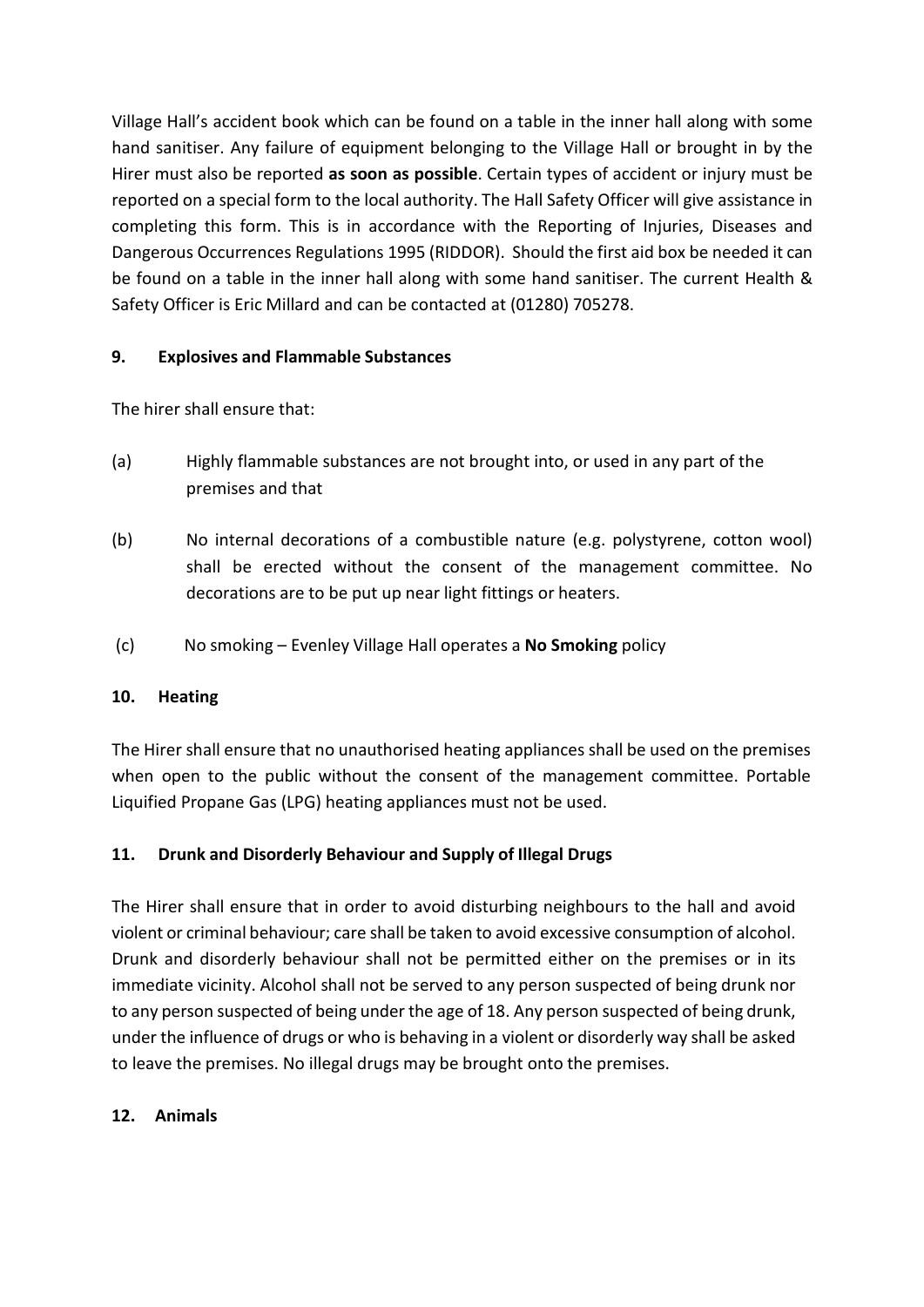The Hirer shall ensure that no animals (including birds) except guide dogs are brought into the premises, other than for a special event agreed to by the Village Hall. No animals whatsoever are to enter the kitchen at any time.

# **13. Compliance with The Children Act 1989**

The Hirer shall ensure that any activities for children under eight years of age comply with the provisions of The Children Act of 1989 and that only fit and proper persons who have passed the appropriate Criminal Records Bureau checks have access to the children (checks may also apply where children over eight and vulnerable adults are taking part in activities). The Hirer shall provide the Village Hall Management Committee with a copy of their Child Protection Policy on request.

## **14. Cancellation**

If the Hirer wishes to cancel the booking before the date of the event and the Village Hall is unable to conclude a replacement booking, the question of the payment or the repayment of the fee shall be at the discretion of the Village Hall Management Committee. The Village Hall Management Committee reserves the right to cancel this hiring by written notice to the Hirer in the event of:

- (a) the premises being required for use as a Polling Station for a Parliamentary or Local Government election or by-election
- (b) the Village Hall management committee reasonably considering that (i) such hiring will lead to a breach of licensing conditions, if applicable, or other legal or statutory requirements, or (ii) unlawful or unsuitable activities will take place at the premises as a result of this hiring
- (c) the premises becoming unfit for the use intended by the Hirer
- (d) an emergency requiring use of the premises as a shelter for the victims of flooding, snowstorm, fire, explosion or those at risk of these or similar disasters.
- (e) Any maintenance work or improvements being carried out at the hall that is likely to interfere with the hirers' activities or is likely to cause harm to hirers

In any such case the Hirer (at the discretion of the EVHMC) may be entitled to a refund of any payment already made, but the EVHMC shall not be liable to the Hirer for any resulting direct or indirect loss or damages whatsoever.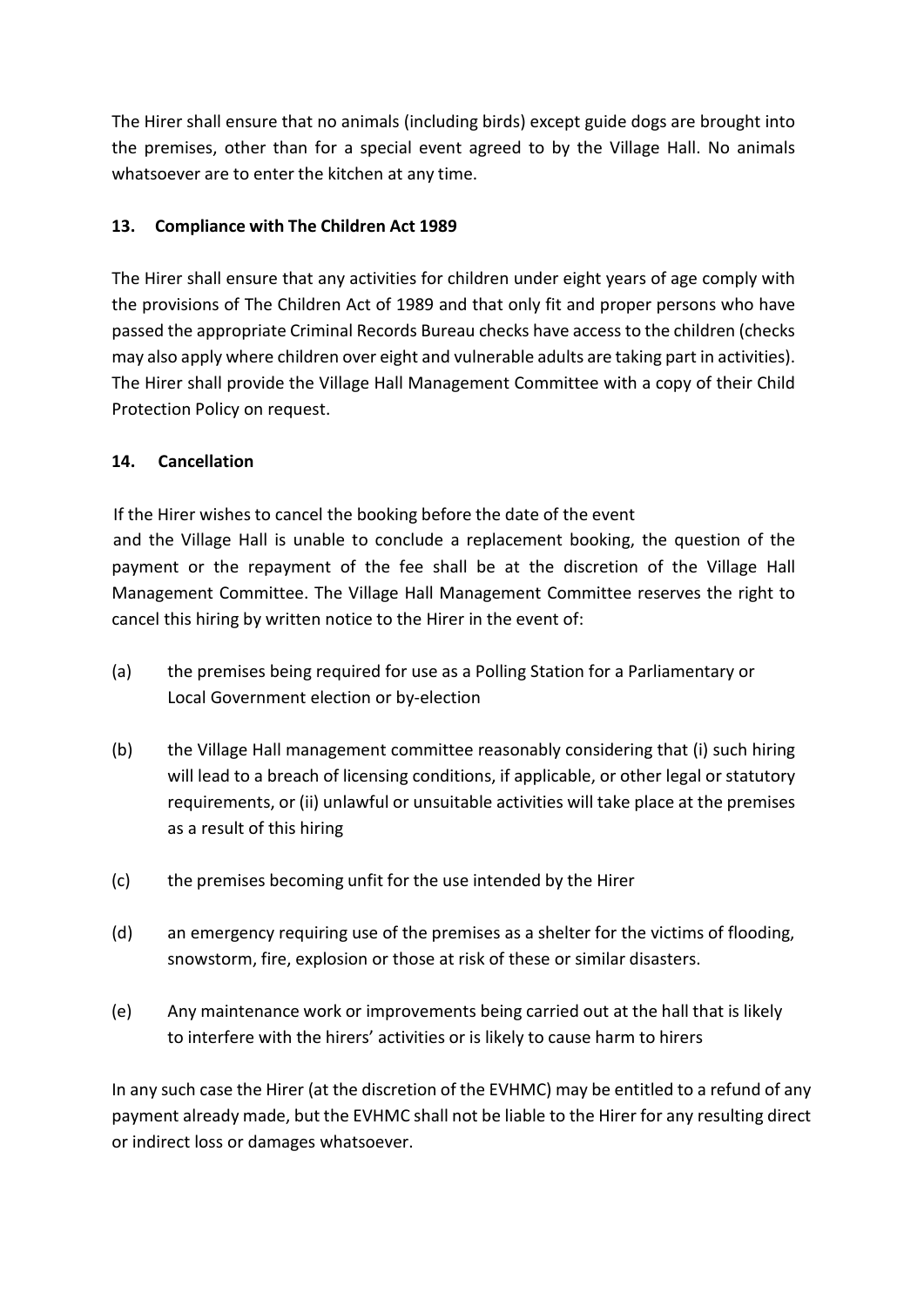#### **15. End of Hire**

The Hirer shall be responsible for leaving the premises and surrounding area clean and tidy, hall floors & other areas should be swept, toilets flushed, kitchen surfaces cleaned, windows & doors properly locked and secured unless directed otherwise & any contents temporarily removed from their usual positions properly replaced, & all lights (external & internal) must be switched off otherwise the Village Hall Management Committee shall be at liberty to make an additional charge. Rubbish to be put in the appropriate wheelie bins, located adjacent to the wooden gates in the car park. Please observe recycling as much as possible. Any excess amount of rubbish must be removed from the premises and disposed of.

Keys must be returned to the keysafe which is located on the wall, to the right of the front door, **on no account must the keys be removed from the premises**

#### **16. Noise**

The Hirer shall ensure that the minimum of noise is made on arrival and departure, particularly late at night and early in the morning. The Hirer shall, if using sound amplification equipment, make use of any noise limitation device provided at the premises and comply with any other licensing condition for the premises.

#### **17. Stored Equipment**

The Village Hall Management Committee accepts no responsibility for any stored equipment or other property brought on to or left at the premises, and all liability for loss or damage is hereby excluded. All equipment and other property (other than stored equipment) must be removed at the end of each hiring or fees will be charged for each day or part of a day at the hire fee per hiring until the same is removed.

The Village Hall Management Committee may, at its discretion, remove, in any of the following circumstances, namely-

(a) in respect of stored equipment, failure by the Hirer either to pay any storage charges due and payable or to remove the same within 7 days after the agreed storage period has ended

(b) in respect of any other property brought on to the premises for the purposes of the hiring; failure by the Hirer to remove the same within 7 days after the hiring dispose of any such items by sale or otherwise on such terms and conditions as it thinks fit, and charge the Hirer any costs incurred in storing and selling or otherwise disposing of the same.